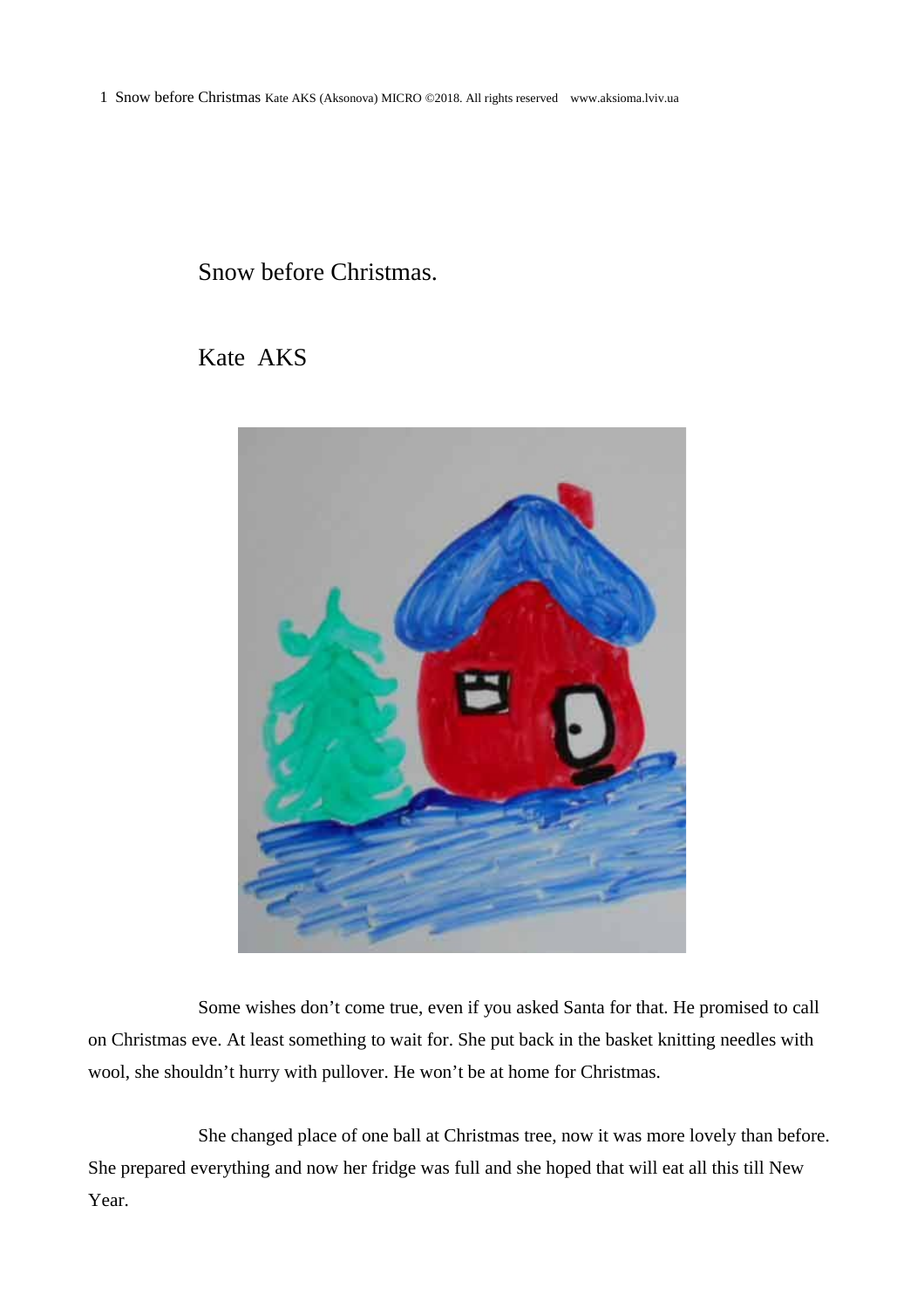He phoned at the middle of the night and said that he didn't manage to be on that flight or something like that. But he asked her to be whole day at home, because he will try to phone again. It was in the night, she was asleep and was such disappointed that didn't ask additional questions.

It could be time of sunset if whole day wasn't murky and snow started. She turn on lighting and music to make evening not such dark. It's Christmas eve, no matter what.

Snow flakes fall slowly, but in a hour road to house was totally covered and she put her jacket to clean it.

She cleaned road with snow shovel, but in few moments it again was covered with fresh snow.

Lightings were everywhere in the town, taxis brought home in last minute relatives and dear one. She never was a person with jealousy, but today she had tears on her eyes.

She didn't turned when door of other taxi closed.

- Can't wait for me with snow? - Heard she dearest voice.

- You? - She jumped to hug him, leaving snow shovel on the road.

- Me. Surprise. - He kissed her on the hair which fell on her face.

- But you… - She started smiling.

- I called from taxi. You again left phone in the house? - Asked he.

- I… - She checked pockets. - Yes.

\*